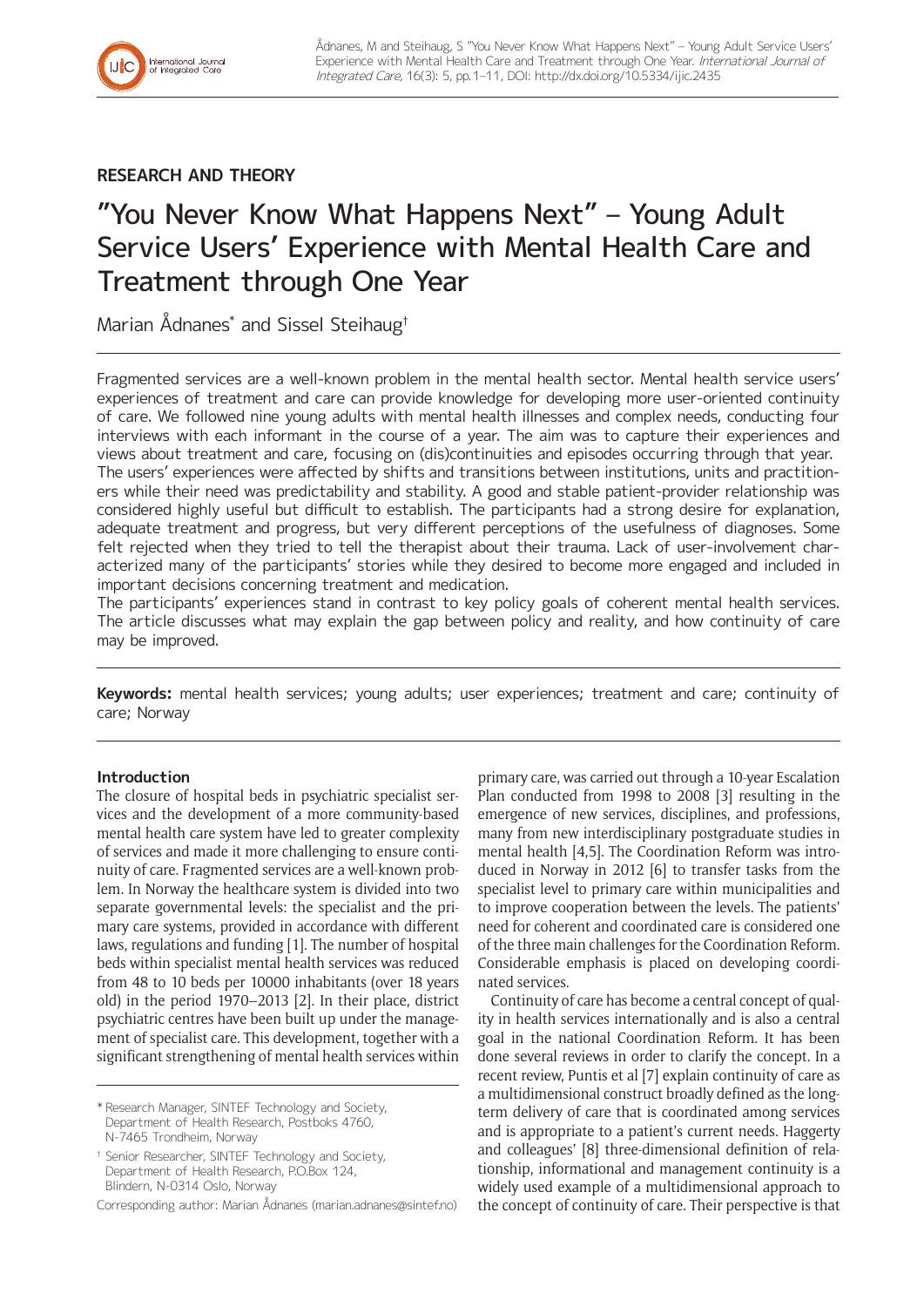the unit of measurement of continuity is fundamentally at the individual level; how patients experience integration of services and coordination. In a systematic appraisal of the literature, supplemented by interviews with patients and families, Joyce et al [9] found that continuity of care has been defined in terms of service delivery, accessibility, relationship base and individualized care. In Parker et al.'s [10] review of continuity of care-studies based on users' experiences, they identify the following factors: users' relationships with the providers, understanding of their condition and treatment, coordination of care, what happened to them during transition, their personal agency, and their existence as a "whole person." Many studies show the importance of a good cooperative relationship between user and their provider [11–14].

Continuity of care in the mental health service users' pathway has both an organizational rationale; the orderly, uninterrupted movement of patients, and an experiential aspect; health care events experienced as coherent, connected, and consistent with the user's healthcare needs and personal context. In a recent study, we explored and identified obstacles in the movement and progress of users in relation to the organizational rational of the mental health system: lack of access to services, lack of services' integration and inadequate coordination tools [15]. In the present study we explore the experiential considerations of continuity of care. We aim to capture how young adult mental health service users experience treatment and care, focusing on the meanings associated with (dis)continuities and episodes occurring in their pathway, in the course of one year. More knowledge based on users' experiences may illuminate and provide a basis for developing a more user oriented continuity of care within mental health services for this group.

## **Methods**

Semi-structured interviews, 32 in total, were conducted quarterly with nine service users from 18 to 30 years old over the course of one year.

#### **Sample**

Written invitations to users of mental health services were directed via clinicians in three district psychiatric centres and one hospital department, and via two municipal mental health service departments and one user organisation. No participants were recruited from the specialist services. Three participants were recruited via primary care mental health services in two different municipalities, and one via a user organisation. The remaining five participants were recruited from a secondary school for young adults with mental health problems. Eight women and one man participated.

Five of the informants told us they were diagnosed with severe mental illness; four with personality disorder and one with manic depression. Three of those without a severe mental illness had been diagnosed with depression, and one had not yet been diagnosed. Four of the nine had post-traumatic stress disorder, and three had an eating disorder. All of them mentioned anxiety as a more or less severe periodic problem. Three presently had major problems with alcohol, tablet and/or substance abuse, three had repeated problems with self-harm and eight had either once or several times taken an overdose or otherwise attempted suicidal. While two informants were relatively new receivers of mental health services, seven had long histories: 8-16 years.

Eight of the informants received work assessment allowance, one in combination with disability insurance and another in combination with a part-time job. Seven took courses at secondary school, trying to qualify for higher studies, and one studied at college. One had finished her nursing education, but started pursuing a new education at the end of the data collection.

#### **Data collection**

We chose a qualitative interview method of data collection because interviews are suited for exploring people's perspectives on their health care experiences [16]. In the study, attention was focused on the patients' experience of present treatment and care and on interruption of care. The interviews were semi-structured. An interview guide was developed and used for all interviews, but the interviewer retained flexibility to adjust questions in accordance with participants' responses. This allowed participants to fully elaborate on different or new themes. The interviews were carried out by the first author, audiorecorded and transcribed. We chose to interview participants four times during one year to closely follow their descriptions of changes during the year, and to avoid retrospective data-collection. A total of 32 interviews were conducted (two participants dropped out after one and three interviews, respectively).

The participants could choose where they wanted to be interviewed: at home, in a public place or at the researcher's office. Most of the interviews were conducted in the interviewer's workplace; one participant was interviewed in her care provider's office and another was interviewed during an in-patient stay in an institution. Each interview lasted 30 to 90 minutes.

#### **Data analysis**

The interview transcripts constitute our data. The data was analysed using a four-step analysis method of systematic text condensation suitable for analysing the material transversely and condensing information from various individuals [17]. First, we read all of the material to obtain an overall impression, focusing on the participants' experiences with the services related to continuity and disruption. While re-reading the material, we noted preliminary topics we were able to identify in the texts. Second, we identified and classified meaningful units relevant to the aim of this study: the service users' experience of continuity and disruption in their services. The units were developed, refined, and systematised into codes, and these codes were then assembled into code groups under appropriate headings. Third, we analysed and condensed the contents of each code group. Fourth, we summarised the condensed text in all of the code groups into an analytical text that constituted our results. Quotations from the interviews were selected to illustrate our points. In practice, our analysis was not a linear process as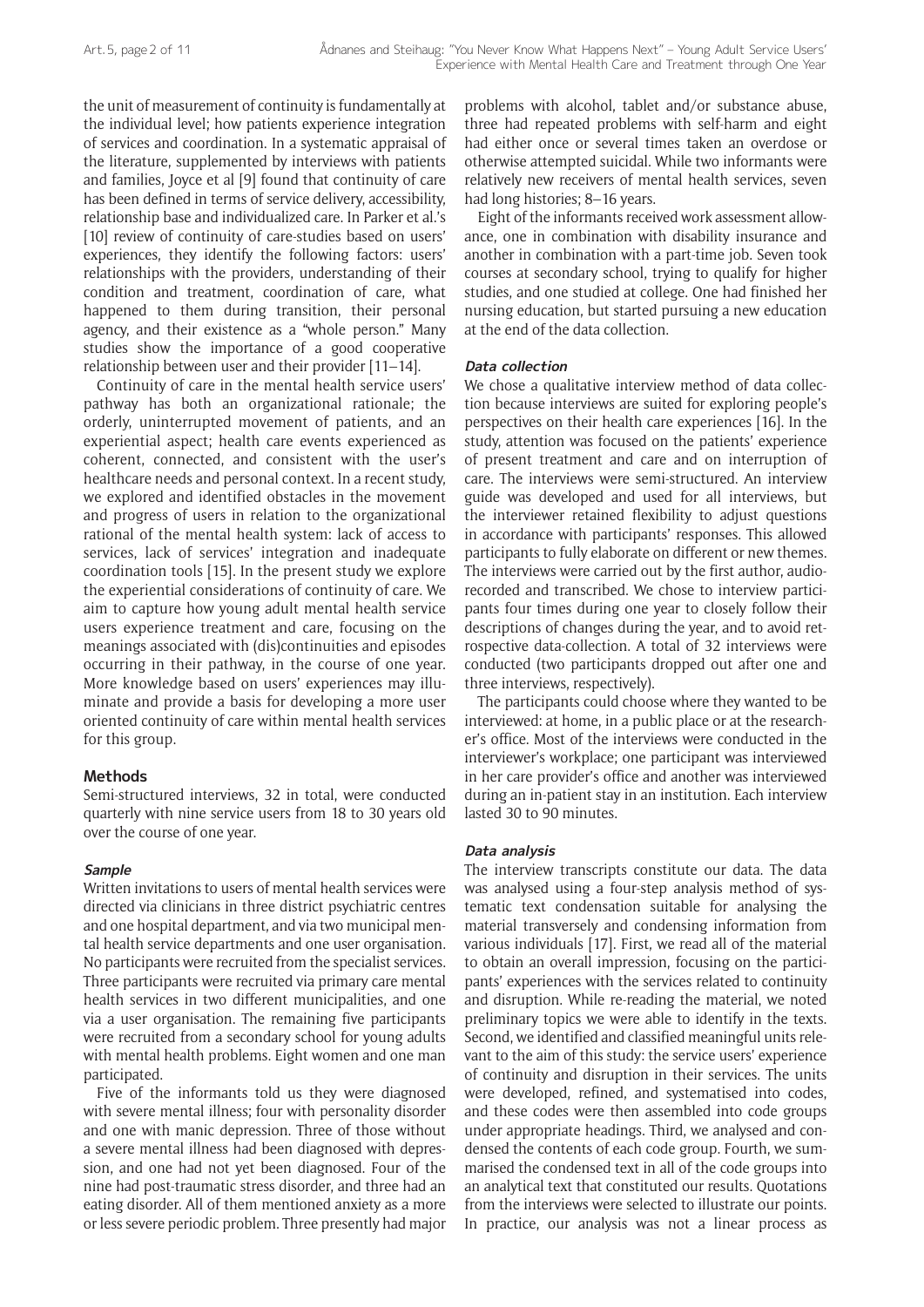described here; we alternated between the various steps throughout the entire period of analysis.

## **Ethics**

Ethical approval for the study was obtained from the Regional Committee for Medical and Health Research Ethics (ref.: 2010/1144). Informed consent was obtained from the participants prior to the interviews. Principles of confidentiality and anonymity were applied for data collection and data analysis. Reporting and storage of data from this study is in accordance with the Act on Processing of Personal Information and the requirements of the Regional Ethics committee, based on the Health Research Act.

## **Strengths and limitations of the study**

The participants in our study represent a selected sample of young people, most of them attending educational programmes, many in transition to adulthood, experiencing variability and, to some extent, chaos in their lives. Their desire for change and development may be stronger than for older service users, due to being in a generally less stable phase of life and also due to a shorter period of mental health issues. Finally, eight women and one man participated, which suggests that our study does not adequately consider men's experiences.

Despite the fact that the nine participants told different stories and struggled with various problems, they experienced many similarities and emphasised several of the same aspects of treatment. This suggests that the interviews have provided a complementary and coherent picture of users' experiences and the meanings they attach to them.

Data analysis was carried out systematically by two experienced researchers, increasing the probability of trustworthy results. The fact that the participants were interviewed four times over the course of one year should yield more reliable results than from retrospective interviews. The interviewer compared data from multiple interviews conducted with each participant and in the last interview posed clarifying questions relating to earlier interviews. The participants could describe (/described) changes and developments in their care experiences rather than providing mere snapshots of their situation.

## **Findings**

The young adult service-users' reflections on how they experienced treatment and care from the mental health services through one year can be divided into the following main issues: the problem of shifts and transitions; the important relationship between user and provider; the desire for explanation, adequate treatment, and progress; the need for information and user involvement.

## **The problem of shifts and transitions**

The service user's experience of treatment and care were much affected by shifts between different institutions, units, or between practitioners, and difficult transitions between them. The participants described situations in which they had to deal with multiple practitioners because they were transferred from one unit to another or because providers left or went on leave, or because of the organization of the health service itself. Several participants also considered too many points of contact as a problem. As one participant explained:

"It does not work for me to have contact with many (providers). You have to somehow train new people each time, and it is very tiring after so many years. And it takes a very long time. I need help there and then. Then it doesn't work with people who don't know me and stuff, to see when I'm in a bad condition."

The participants with additional significant substance abuse problems experienced extreme discontinuity of care because drug problems and mental health issues were treated by separate sections of specialist health care (and not simultaneously by the same provider). They desired a treatment program that would take a holistic approach to their various diagnoses and difficulties. One participant's statement about her experience illustrates this issue:

"I miss a combined treatment. Drug abuse is at most only a symptom of something else. They haven't realized that probably 99 percent of those with drug problems are also suffering from psychological problems in one way or another. So, if you attend substance abuse treatment, you take away the symptom, but all the reasons why people take drugs, are still there. No places (institutions/treatment programs) are suitable; either they relate to the psychological problems or they relate to the substance abuse problems. It is frustrating."

Many participants described shortcomings with respect to cooperation between their therapists and other healthcare professionals involved in their case. Most had an individual care plan, but few felt that this worked well.

Some participants had been forced to change therapists or main providers (contact person) many times, often because the healthcare providers changed their workplace. A common reaction was then to withhold thoughts and information in the dialogue with the provider.

"I started with a psychologist in January, but this was disrupted because she became pregnant. Then I got a new one on Monday, but she is also pregnant, so she will leave in December. I have not been notified of a new one. It's a bit difficult, because I feel I have to start over again each time I get a new therapist. It is hard to open up when you know the person is going to quit. You hold back a bit."

Participants talked about how they needed predictability and stability; how it takes time to build trust and this requires you to have the same provider over time. The three participants that had long and established relationships with their therapist strongly emphasized the importance of this for their development. Characteristically, this applied to users whose problems were less complex in the sense that they did not include substance abuse.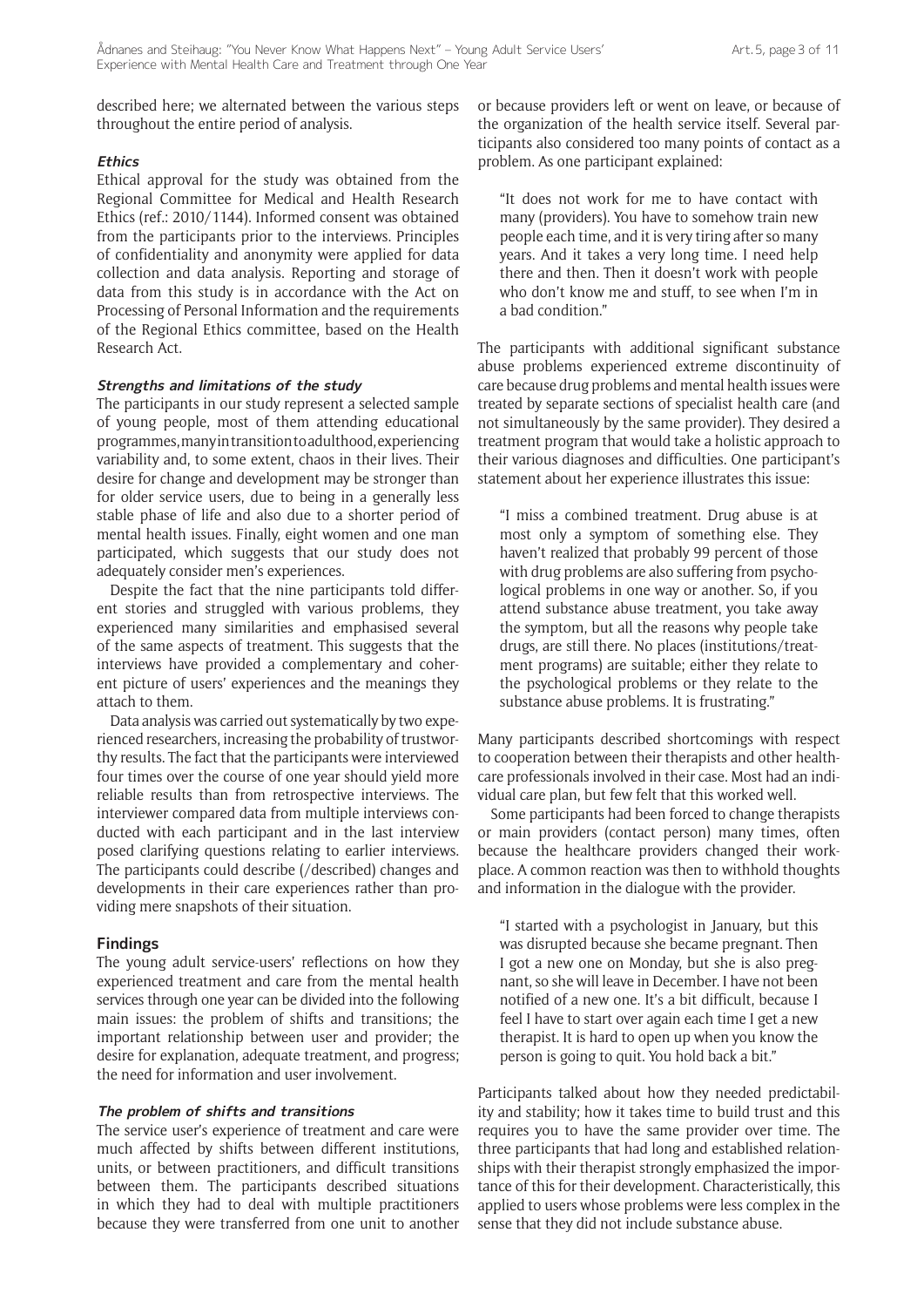**The important relationship between user and provider** The participants spoke about the importance of being "seen" as a person, being understood, respected and taken seriously, and feeling that the provider cared about them; in short, that the inter-personal "chemistry" was right:

"The chemistry works with the psychologist I have now. I felt that I was understood. She took my anxiety seriously and explained to me why it was like that. So it is probably about the person herself."

Several participants pointed out that in order to be able to say and do the right things, the provider must also know the client. In addition, trust was important to enable the client to talk openly about difficult things. Also, directness from the therapist was also very much appreciated by some.

Many emphasised the importance of being treated with respect by their provider: not only by the single health professional but also by the institution as such. One participant recounted a stay in a specialist mental health ward where she felt she had not been treated with respect:

"The second night I suffered from a lot of anxiety, I did not dare close the door. I got out of bed again and told the night nurse that I could not sleep. I was terrified and quite shaken, but was told that I had to go to bed. (...) All I wanted was to sit in the living room with the light on, and I asked if they could be kind enough to let me sit there for 15 minutes and just read a magazine and then try to go to bed, but no, it was not allowed. They were just sending me straight to bed. So I felt like I was not a human being."

This particular institution did not have a good reputation amongst participants. One said:

"They tend to give you up somehow".

A participant with experience from this and other institutions told about her ongoing treatment in a small institution specialised in trauma, with a somewhat different approach to their service-users:

"The usual psychiatric services have a lot to learn from this institution, I have to say! The way they work and the way they are like people and what they stand for: their respect for individuals! I have experienced little of this in psychiatric services elsewhere."

#### **The desire for explanation, adequate treatment, and progress**

Participants were concerned with the cause of their mental health difficulties, but reacted differently to their diagnoses. One considered the diagnosis good to know:

"I'm going to have these challenges and I have to learn how to deal with it as best as possible."

Another viewed her diagnosis of bipolar disorder as helpful, especially because it meant that her difficulty was "something organic" out of her control. Yet another was glad to be diagnosed with a personality disorder because this diagnosis provided an explanation for her difficulties and offered hope for her future. To her, this diagnosis meant that she was not sick, but rather that she had challenges that she could learn to cope with and tackle better through therapy:

"And then there was the way that she (her psychiatrist) convinced me; I got sort of an explanation. When she said that I was not sick, she didn't mean that I wasn't struggling, rather that it is not a disease. I don't feel like I have a disease, but I have some things I need to consider. (. . .) Some problems are going to stay there, but then at least I have an explanation."

Another participant disagreed with her diagnosis and perceived it to cause problems in that her thoughts and behaviour were interpreted in light of this diagnosis and providers did not really listen to what she said:

"On unit x, on the contrary, I was not understood, because they are 100 percent certain that I have a borderline personality disorder. They took this as a starting point in their treatment; what I said had no importance, and I wasn't believed either."

Some of the participants diagnosed with depression were critical of their diagnosis and stressed that depression was a symptom of their problems but that the diagnosis failed to address the underlying causes. Several spoke of how their diagnoses deprived them of hope:

"I was self-harming for quite a few years, and when I was 17–18 I had two overdoses in two weeks. I didn't really want to die; I just didn't want to feel like I was feeling. But it was because I was told that "you have a depression" and that it's "always going to be like that." This is incredibly stupid to say to someone of that age!"

Several were concerned with receiving appropriate treatment that would result in tangible progress, and noted that failing to make any sort of progress for a long time could cause a sense of hopelessness:

"For me it has always been important to progress. I can't stand still with the disease I have. If I do, I loose somehow. In a case-conference I said a little discreetly that I needed progress, and then I received help to find a therapist."

Five of the nine participants spoke explicitly of earlier trauma, for example referring to "difficult childhood."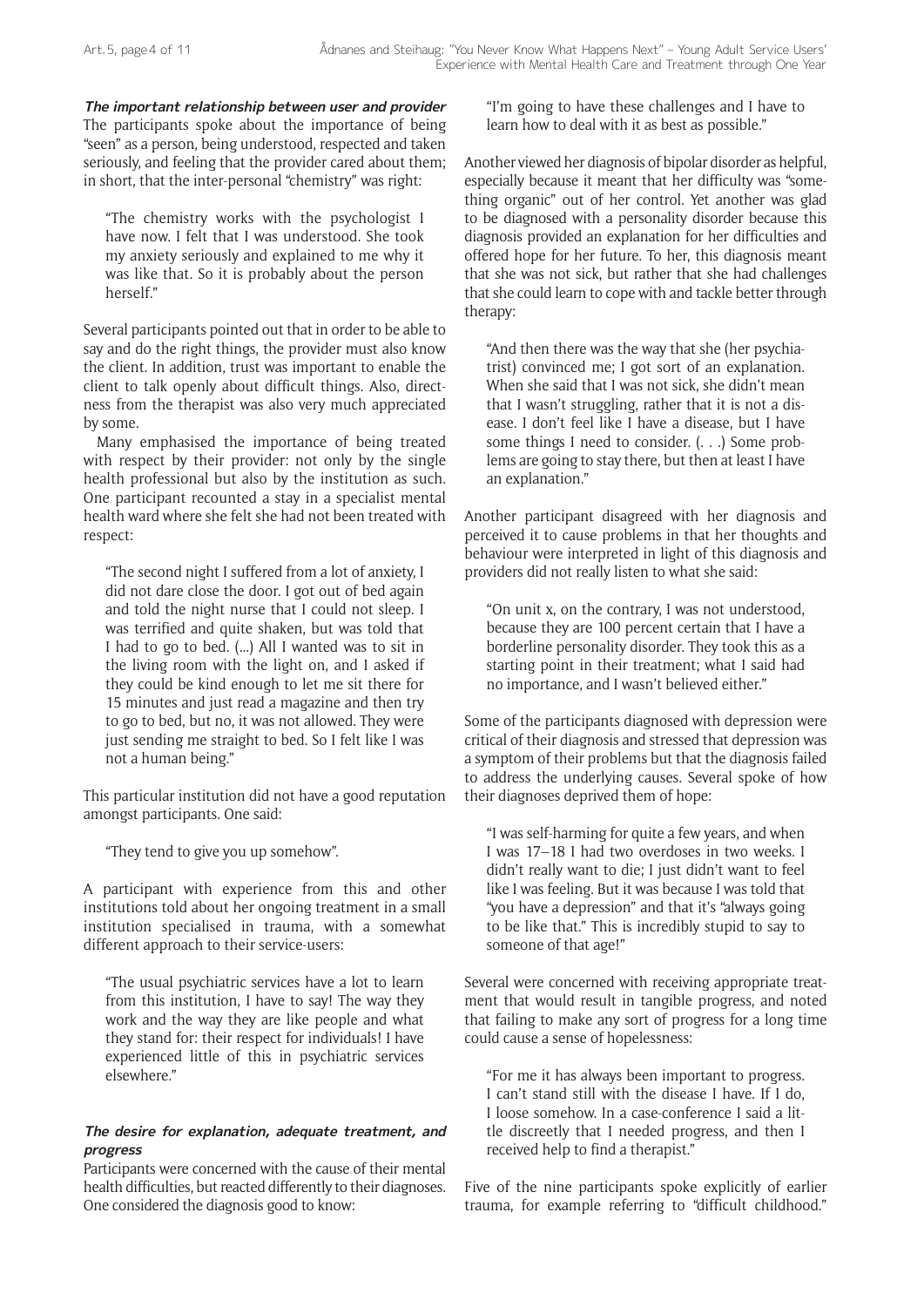Many pointed out that dealing with their past was their main problem, but felt rejected when raising this with their provider. One said:

"If I try to talk about something that is hard or difficult, it's just like they try to direct my attention away from it. I wish that my therapist could go through things that are difficult (together) with me, wish he could give me some attention when I bring up stuff like that. It seems trivial to talk about the weather when I have a hard time. . . ."

Another said that she slowly began to talk about her history of abuse in therapy during in-patient care, but got the impression that this was not something one should talk about during treatment. As a consequence, she thought the treatment dealt only with symptoms, not their root causes. She thought it was strange, but got no explanation with respect to how the treatment was structured and no follow-up after treatment. Most participants felt that when embarking on treatment schemes, these should be at specialist level, preferably with a psychologist or psychiatrist, whilst primary care services could assist in other, more practical ways.

#### **The need for information and user involvement**

Most participants used a passive language when they talked about how they "were admitted" and "were discharged." Several said they were admitted to hospital without requesting in-patient stay and were then transferred from one department to another without being consulted, before ultimately being discharged before they felt ready to be so. Many described the negative effects of this uncertainty and unpredictability resulting from not being involved. One said:

"You never know what happens next; I do not know what happens this summer, I do not know what happens next fall. Nothing! I only know that the providers I now have will quit their job. I do not know if I should continue treatment in department x or not."

Some participants felt that they did not really understand the purpose of their therapist's approach but worried about losing the services should they express objections or fail to follow their therapist's instructions. Others felt they were heard and had influence. One participant with a history of conflictual relationships with many different providers said that the fact that her present therapist let her participate in important decisions had been crucial in establishing a good and long-lasting relationship:

"She (her psychiatrist) made it clear that I could go at any time if I did not like her or felt that we did not work well together. (...) She had no claim on me and I did not feel trapped. I knew it was based on my own free will, and that made me choose to be there, because I had nothing to lose. She has told

me that she will not be there forever, but I'll get to decide when I want to quit."

Some said they had specific agreements, such as shortterm hospitalization when needed or scheduled admissions at regular intervals. This predictability made participants feel safe. Some also spoke about their counselling therapy and observed that they could largely control the therapy in terms of deciding which topics to discuss.

Many participants were sceptical about taking medicines and expressed a wish to participate in decisions about medication. Some had received medication without any explicit agreement on control or follow up. Some had taken overdoses on the prescribed medicines. Several used medications whose purpose they did not understand, and several thought they used too much medicine and chose to regulate the use of tablets themselves without telling their therapist. One had avoided taking medications for years, despite feeling almost forced to do so by her providers:

"They didn't have any solutions for me. The only thing they kept saying was: "you have to start medication!" I finally got the impression that if I didn't take medication, I didn't deserve any help."

Other participants felt it was ok to take medication when there was a compelling "biological reason". One said that she had never wanted to take drugs, but she changed her mind when she was diagnosed with bipolar disorder, a diagnosis which she perceived as having a biological cause.

## **Discussion**

## **The problem of shifts and transitions**

Most of the participants experienced the services as fragmented with shifts between practitioners as well as problematic transitions between organizational boundaries. Consequently, their various problems were not seen in context, but rather treated separately by different units and practitioners.

Patients' experience of discontinuity caused by shifts between different practitioners/clinicians is a problem referred to in many studies. Waibel et al's [18] meta-synthesis of qualitative studies analyzing patients' perceptions of continuity show that patients emphasize consistency of personnel when seen over time. Haggerty et al's [19] metasummary of patients' experience when seeing multiple clinicians, reveals that patients find retelling their story repeatedly for new providers particularly disturbing and burdensome, while having a single trusted clinician who helps navigate the system and sees the patient as a partner provides necessary continuity. In a study of patients' accounts of their experiences of the mental health care system, transition between key workers is found to be a source of stress and vulnerability [20].

Some changes are caused by individual choices that are difficult to prevent, such as staff leaving or changing jobs. Also the complexity of the patient's difficulties may affect the duration of the relation. Kessler et al [21] found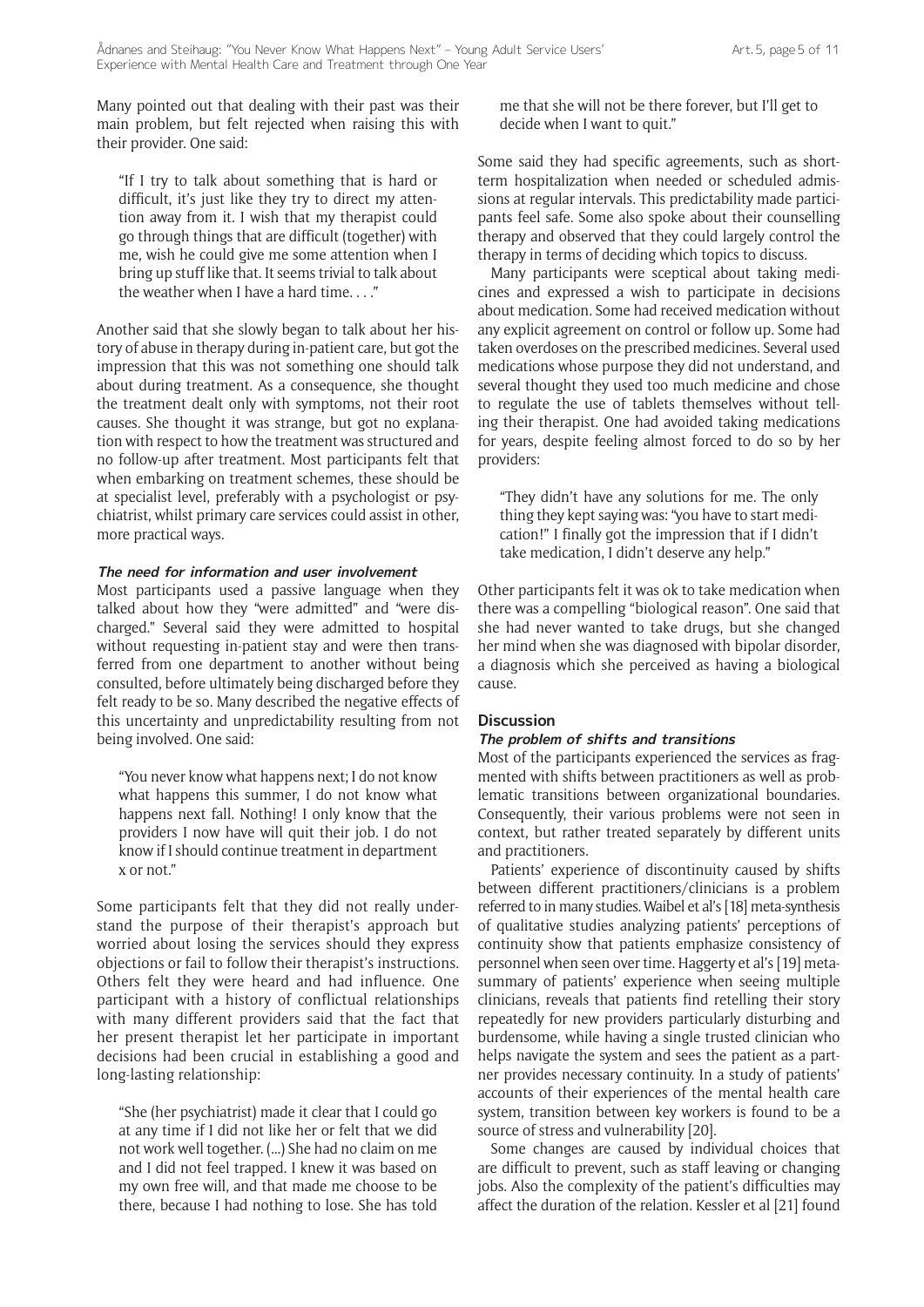that persons with severe mental illnesses withdraw from contact with service providers for periods. From the provider's point of view, working with some of these users may be perceived as challenging, and may also be affected by stigma [22]. Mental health service users may, on the other hand, obviously find shift of therapist helpful if the relationship is weak, as we have found examples of in our study. Another aspect of long-term patient-provider relations is the risk of symptoms being taken for granted (overfamiliarity) compared to being attended by a physician on a regular basis [18].

In terms of discontinuity caused by transitions between different organizations and units, the participants' experiences confirm previous user studies. Transitions involving crossing an organizational boundary are potential breaking points, and according to Haggerty et al [19] professionals tend to forget that "every transition is a new experience for patients". They suggest that "transition support" is needed, and that one can learn from hospital discharge planning in this respect. Another strategy to counteract these kinds of organizational breaks might be to consider other ways of organizing the services. The troubling transitions across organizational boundaries we found in our study were first and foremost between different specialised units. As a result, our participants with various diagnoses and difficulties were treated separately in different units instead of simultaneously by the same provider. This may be recognised as a break in the "consistency of care", one of two dimensions that Haggerty et al [8] refer to as part of Management continuity (the other two are Relational and Informational continuity of care), referring to consistent and coherent management by different providers through coordinated and timely delivery of complementary services [18, 19].

## **The important relationship between user and provider**

The participants in our study emphasised the importance of being seen and cared for during treatment, as well as being listened to, understood, and taken seriously by their provider. This related principally to their therapist, but also to the institution as such. Some recounted stories of difficult situations or periods when this had not been the case. A good patient-provider relationship, according to the participants, required "good chemistry", trust and respect.

According to Saulz [23], patients in general strive for an interpersonal relationship that fosters trust and mutual respect. Many studies demonstrate that continuity of care is premised on a good and stable relationship between patient and provider, and that a good patient-provider relation is vital for the mental health service users to feel they are being helped [10–14, 18, 19]. Two of three studies of patients' experience of continuity referred to the importance of the therapeutic relationship [19]. Having a single trusted clinician was considered particularly important for sensitive aspects of care, as well as for managing the patients' multiple diagnoses [19].

Long-term relational continuity of care allowed close, collaborative relationships to develop when "fit" with clinicians was considered to be good by participants [11]. Such relationships were found to foster good illness and medication management, patient-directed decisions and aided recovery. In our study, long-term, collaborative relationships with the clinician were present among the participants whose problems were somewhat less complex, for example when not also involving substance abuse. Stable relationships between patient and provider appeared challenging to establish for the other participants. The obvious reason was the continued shifts and transitions within the system for persons with several diagnoses and/ or very complex problems, including substance abuse. At the same time this group is in greatest need of stability and for the transfer of information among different units and levels of care where they receive help and care.

#### **Desire for explanation, adequate treatment and progress**

The participants sought explanation, adequate treatment and progress, but had very different perceptions of the meaning and value of diagnosis. While some thought it was useful, others did not think the diagnosis helped them understand why they had a mental health problem and also felt the provider could then form a superficial or wrong impression of their problems.

The participants' different views on the meaning and function of their diagnosis might reflect the fact that "diagnosis" has ambiguous meanings in today's society. As a medical specialty, psychiatry is based on a logic in which mental disorders are classified into stable, universal categories associated with specific treatment methods with predicted effects. Many argue that a broader perspective is necessary [24, 25], that the person cannot be understood separate from his or her social environment. Priebe et al [26] argue that a dominant neurobiological paradigm has resulted in a diagnostic system and approach without the individual's experiences in their biographical and social context. Furthermore, that the dominant paradigm's rules for research may have "stifled creativity", and that a social paradigm could generate real progress in terms of better treatment. Psychiatry's movement toward pure disease management, rather than a rehabilitation or healing model, might be counterproductive according to Green et al [11]. They found that patients valued competent, caring, and trustworthy clinicians who treated clinical encounters "like friendships" and supported "normal" rather than "mentally ill" identities.

Several participants in our study expressed a clear idea of their core mental health problems as well as the underlying causes, largely in the form of childhood or early youth traumas. Despite widespread trauma experience, however, several participants noted that the provider did not focus on this during treatment. Their wish of being seen as "a whole person" [10] was not met. It is well documented that there is a relationship between stressful childhood events and subsequent mental health problems [27]. This relationship is even more dramatic for mental disorders combined with substance abuse [28–30]. Addressing traumatisation early in the patient's pathway seems to be an important aspect of good treatment [31–33]. Why were the therapists averse to delving into these young adults'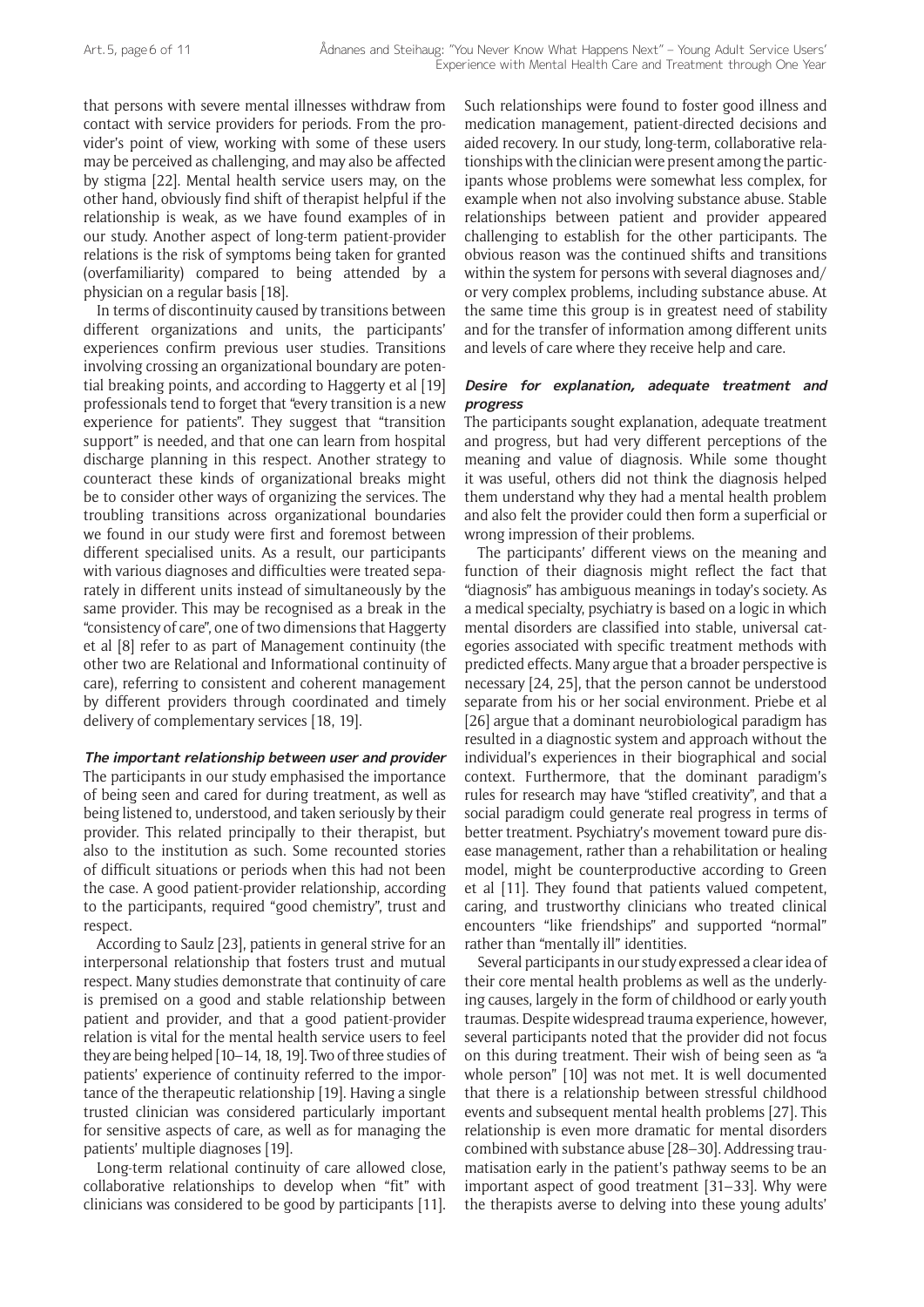trauma experiences? The literature supports the finding that ordinary mental health services marginalize the role of trauma [34–35]. In accordance with international studies, a national study reveal that trauma or post-traumatic stress reactions are rarely mentioned as the reason for referral of children and adolescents [36]. As a result, systematic identification of traumatic experiences as part of regular intake routine in outpatient clinics is recommended by the authors. Most young adults in our study had been referred to mental health treatment as children or adolescents. Their trauma experiences and subsequent symptoms might have been ignored from the very start, thus never been an issue in treatment. Another aspect is the existing disagreement in the field as well as lack of knowledge and training in terms of how useful exposure to memories of trauma is, and in many cases, also whether it is advisable. Criteria for when it is right to help patients to confront trauma is recommended [37].

#### **Lack of information and user involvement**

Many of the participants in our study felt they were only consulted to a limited extent, did not feel they were given sufficient information, and had little influence on the choices made for them. In general, they requested more information about what would happen next: further treatment and diagnoses, as well as medicine and medication. While many called for trauma treatment, medication was a substantial part of their treatment. However, several were sceptical about taking medication; some had felt pressured to do so and reduced the doses themselves without telling anyone.

The mental health service users' desire for more information and participation is consistent with other studies [12, 38-39]. Patients want to be part of the information loop around their care, both giving and receiving information [19]. When appropriate and timely information is absent, patients may identify transitions between services as a source of stress and vulnerability [20]. Several participants felt uncertainty and unpredictability as a result of not being involved, hence, identified with a rather passive patient-role while their desire was to be more informed and involved. When being included in important decisions, this was considered crucial to establishing a good and long-lasting relationship. Patients' desire to be empowered to participate in decision making and have their contribution to care facilitated and recognized by the provider is well documented [18]. Giving patients choice seems to increase their engagement with services [40]. It may also be an important source for patients to overcome barriers and feel more empowered to identify solutions and establish control over their lives and illness experience [41]. It is widely recognized that mental health service users, especially those with concurrent mental health problems and substance abuse, feel disempowered, stigmatized, and disrespected, among other factors, because of the lack of influence they exert over their own situation and treatment [42–44].

Waibel et al [18] show that patient involvement and participation are critical factors that enhance patients' perception of continuity of care. This presupposes the user's participation in framing his or her treatment. However, the lack of clarity in the conceptualisation and operationalization of continuity of care has been linked to a deficit of user involvement [45].

#### **The gap between policy and reality**

The participants' stories about fragmented care and lack of user involvement in important decisions about treatment and medication stands in contrast to key policy goals within mental health services. What may explain the gap between policy and reality? And based on our participants' experiences, how can continuity of care be improved?

Deinstitutionalisation and restructuring of services has resulted in a comprehensive range of mental health services, a more differentiated knowledge base and greater complexity [46]. Parallel with deinstitutionalisation, health care has become increasingly specialized, with patients seen by an increasing number of clinicians, teams, and organizations. Rapid developments in medicine's vast knowledge have led to fragmentation of the discipline into different specialties; including within the mental health field, which now has specialties and departments for substance abuse treatment, treatment for eating disorders and so forth. This practice is not in line with health policy objectives of offering comprehensive and coherent services. It is also inconsistent with many users' need to be seen as a 'whole person' [10]. An obvious strategy in order to counteract system breaks and maintain consistency in care is to avoid the splitting into separate units. Another and more refined strategy could be to exploit the power of the patient-provider relation into more than merely individual therapy. Our study exemplifies the advantage of the therapist taking a more holistic role in helping the patient to navigate the system. This role is basically due to the therapists' particular interest and engagement in their patient, but could be developed into a formal responsibility.

Another problem is that while the evidence base for mental health services within primary care in Norway has evolved to be broader than traditional psychiatry, a schism between the different service levels seems to be present [46]. This relates to the development of two levels of knowledge, skills, and professional composition based on different knowledge bases and different organization and management principles – a development that does not contribute to integrated care. Similar to other western countries [47], despite Norway's efforts to integrate mental health care into primary care, there seems to be a lack of clear theoretical or practical frameworks to guide such a process [46, 48]. Another aspect is psychiatry's legitimacy and development within society, expressed as skepticism towards diagnoses and medicine by our participants. Bouras [49] claims that in order to develop psychiatry's "contract with society", psychiatrists have, apart from being competent in clinical assessment and treatment, to pay increased attention to values as expressed by ideologies. Furthermore, that they have to work in a collaborative way with other mental health professionals as well as involve service users.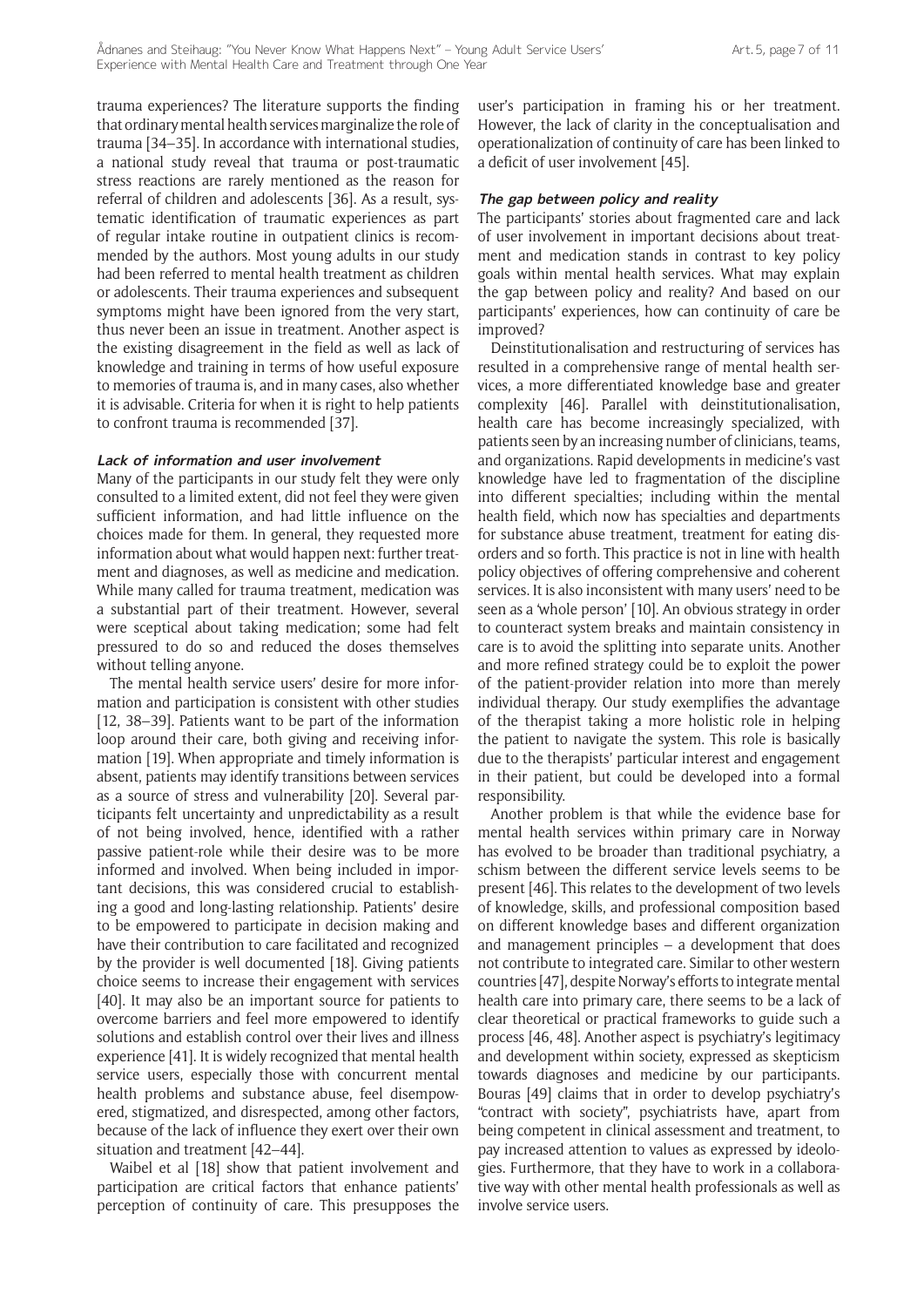Patients' involvement or participation is critical for continuity of care [18], and Freeman has pointed to the lack of clarity in the conceptualization and operationalization of continuity of care to a deficit of user involvement [45]. In Norway, user involvement is a statutory right where providers are urged to draw on the patient's experience and knowledge to provide the best possible treatment and care. Still, user involvement at departmental level is deficient [50], and an agreed definition of user involvement is needed [38–39]. Based on investigating both patients' and health personnel's perceptions, a common definition has been identified founded on respect, dialogue and shared decision making [38], very much the same qualities sought by the participants in our study. Hence, one would expect that practicing user involvement based on these criteria would increase the chance that the users experience continuity of care.

An Individual plan for each patient is another measure and statutory right that is meant to ensure continuity of care and user participation; however, it is yet another example of an unfulfilled policy area within the field of mental health. Most of our informants had an Individual plan; however, this did not prevent fragmented care pathways [15]. National studies point to a mismatch between the rational-instrumental logic that the Individual plan stems from, and the sector's complexity [51] combined with the fact that the services are not flexible enough to adapt to the individual's changing needs and development [52].

## **Concluding remarks**

The participants' experience of fragmented care and lack of user involvement in important decisions stands in contrast to key policy goals and years of mental health services reform. This discrepancy might reflect that knowledge and understanding within the field, as well as the organisation of services, are still dominated by a relatively traditional psychiatric disease model. Giving more attention to the epistemological problems in the mental health field and to the inequality in power and influence between the mental health care providers and between patient and provider, might contribute to better framework conditions for communication and cooperation between the different actors.

# **Acknowledgement**

The authors would like to thank the participants for their invaluable contribution to the study. The study was funded by the Research Council of Norway through its Healthcare Program.

# **Reviewers**

Toril Anne Elstad, Associate professor PhD, Faculty of Health and Social Science, Norwegian University of Science and Technology, Trondheim, Norway.

Tonje Lossius Husum, Postoctoral Fellow, Centre for Medical Ethics, University of Oslo, Norway.

# **Competing Interests**

The authors declare that they have no competing interests.

**References**

- 1. **OECD.** OECD Reviews of Health Care Quality: Norway 2014: Raising Standards, OECD Publishing (Cited 2015 Nov 10); 2014. DOI: [http://dx.doi.](http://dx.doi.org/10.1787/9789264208469-en) [org/10.1787/9789264208469-en](http://dx.doi.org/10.1787/9789264208469-en)
- 2. **Kalseth, B** (red.). Internasjonalt perspektiv på psykisk helse og helsetjenester til mennesker med psykiske lidelser. Helsedirektoratet. IS-2314 International perspective on mental health and health services to persons with mental illnesses, in Norwegian. Available from: [https://helsedirektoratet.](https://helsedirektoratet.no/Lists/Publikasjoner/Attachments/965/UT-rapport%20IS-2314%20Internasjonalt%20perspektiv%20psykisk%20helsetjeneste.pdf) [no/Lists/Publikasjoner/Attachments/965/UT](https://helsedirektoratet.no/Lists/Publikasjoner/Attachments/965/UT-rapport%20IS-2314%20Internasjonalt%20perspektiv%20psykisk%20helsetjeneste.pdf)[rapport%20IS-2314%20Internasjonalt%20](https://helsedirektoratet.no/Lists/Publikasjoner/Attachments/965/UT-rapport%20IS-2314%20Internasjonalt%20perspektiv%20psykisk%20helsetjeneste.pdf) [perspektiv%20psykisk%20helsetjeneste.pdf](https://helsedirektoratet.no/Lists/Publikasjoner/Attachments/965/UT-rapport%20IS-2314%20Internasjonalt%20perspektiv%20psykisk%20helsetjeneste.pdf) (Cited 2015 Dec 15).
- 3. **Proposition to the Storting 63 (1997–1998).** Om Opptrappingsplanen for Psykisk helse; 1999–2006 (About the Escallation Plan for Mental health, in Norwegian).
- 4. **Ådnanes, M** and **Sitter, M.** Utdanning og rekruttering til psykisk helsevern og kommunene i perioden 1998–2005. Nås Opptrappingsplanens mål innen 2008? (Education and recruitment to specialist mental health care and the local authorities in the period 1998–2005). SINTEF rapport A851 (in Norwegian); 2007.
- 5. **Forskningsrådet.** Evaluering av Opptrappingsplanen for psykisk helse (2001–2009). Sluttrapport – syntese og analyse av evalueringens delprosjekter (Evaluation of the Escalation Plan for Mental Health (2001–2009). Final report – synthesis and analysis of the evaluation subprojects, in Norwegian); 2009.
- 6. **Report to the Storting No. 47.** Samhandlingsreformen. Rett behandling, på rett sted til rett tid (The Coordination Reform, Proper treatment – at the right place and the right time, in Norwegian). 2008–2009. Available from: [https://www.regjeringen.no/no/](https://www.regjeringen.no/no/dokumenter/stmeld-nr-47-2008-2009-/id567201/) [dokumenter/stmeld-nr-47-2008-2009-/id567201/](https://www.regjeringen.no/no/dokumenter/stmeld-nr-47-2008-2009-/id567201/) (Cited 2015 Aug 10).
- 7. **Puntis, S, Rugkåsa, J, Forrest, A, Mitchell, A** and **Burns, T.** Associations Between Continuity of Care and Patient Outcomes in Mental Health Care: A Systematic Review. *Psychiatric Services*. 2014; *66*(4): 354–363. DOI:<http://dx.doi.org/10.1176/appi.ps.201400178>
- 8. **Haggerty, JL, Reid, RJ, Freeman, GK, Starfield, BH, Adair, CE** and **McKendry, R.** Continuity of care: a multidisciplinary review. *British Medical Journal*. 2003; *327*: 1219–1221. DOI: [http://dx.doi.](http://dx.doi.org/10.1136/bmj.327.7425.1219) [org/10.1136/bmj.327.7425.1219](http://dx.doi.org/10.1136/bmj.327.7425.1219)
- 9. **Joyce, AS, Wild, TC, Adair, CE, McDougall, GM, Gordon, A, Costigan, N,** et al. Continuity of care in mental health services: toward clarifying the construct. *Canadian Journal of Psychiatry*. 2004; *49*(8): 539–50.
- 10. **Parker, G, Corden, A** and **Heaton, J.** Experiences of and influences on continuity of care for services users and carers: synthesis of evidence from a research programme. *Invited review. Health and Social Care in the community*. 2011; *19*(6): 576–601. DOI: [http://](http://dx.doi.org/10.1111/j.1365-2524.2011.01001.x) [dx.doi.org/10.1111/j.1365-2524.2011.01001.x](http://dx.doi.org/10.1111/j.1365-2524.2011.01001.x)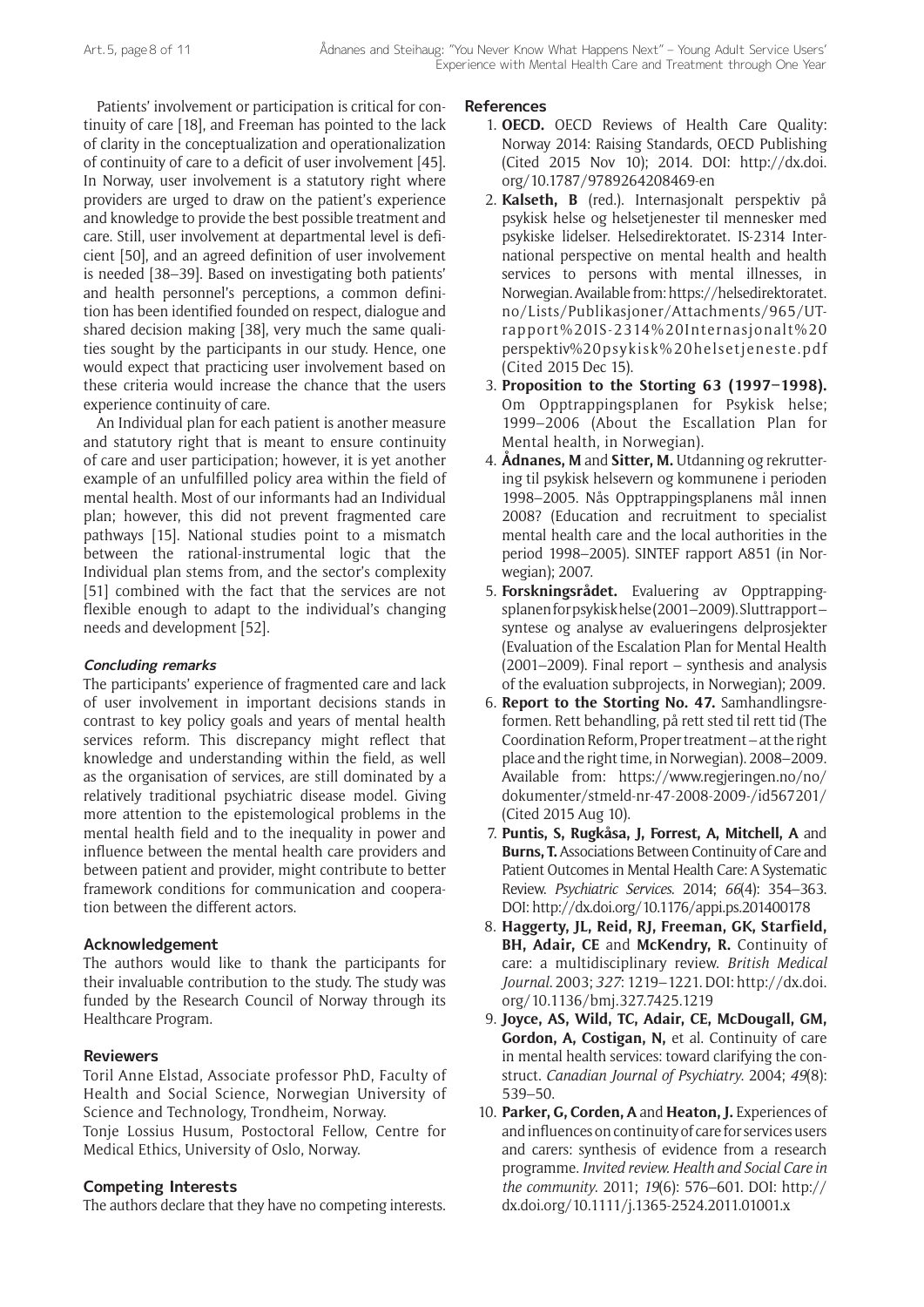- 11. **Green, CA, Polen, MR, Janoff, SL, Castleton, DK, Wisdom, JP, Vuckovic, N, Perrin, NA, Paulson, RI** and **Oken, SL.** Understanding how clinicianpatient relationships and relational continuity of care affect recovery from serious mental illness: STARS Study results. *Psychiatric Rehabilitation Journal*. 2008; *32*(1): 9–22. DOI: [http://dx.doi.](http://dx.doi.org/10.2975/32.1.2008.9.22) [org/10.2975/32.1.2008.9.22](http://dx.doi.org/10.2975/32.1.2008.9.22)
- 12. **Gudde, CB, Olsø, TM, Antonsen, DØ, Rø, M, Eriksen, L** and **Vatne, S.** Experiences and preferences of users with major mental disorders regarding helpful care in situations of mental crisis. *Scandinavian Journal of Public Health*. 2013; *41*(185). DOI: <http://dx.doi.org/10.1177/1403494812472265>
- 13. **Hautala-Hylhä, PL, Nikkonen, M** and **Jyhlä, J.** Continuity of care in psychiatric post-ward outpatient services – conceptions of patients and personnel concerning factors contributing to the continuity of care. *Journal of Psychiatric Mental Health Nursing*. 2005; *12*: 38–50. DOI: [http://](http://dx.doi.org/10.1111/j.1365-2850.2004.00790.x) [dx.doi.org/10.1111/j.1365-2850.2004.00790.x](http://dx.doi.org/10.1111/j.1365-2850.2004.00790.x)
- 14. **Nandlal, J, Palarchhio, NI** and **Dewa, CS.** Continuity of Care in Early Intervention Programs and Court Support Programs: Giving Voice to Service Recipients and Their Families. *Canadian Journal of Community Mental Health*. 2010; *29*: special issue supplement. DOI: [http://dx.doi.](http://dx.doi.org/10.7870/cjcmh-2010-0033) [org/10.7870/cjcmh-2010-0033](http://dx.doi.org/10.7870/cjcmh-2010-0033)
- 15. **Ådnanes, M** and **Steihaug, S.** Obstacles to continuity of care in young mental health service users' pathways - an explorative study. *International Journal of Integrated Care*. 2013; 13. DOI: [http://](http://dx.doi.org/10.5334/ijic.1135) [dx.doi.org/10.5334/ijic.1135](http://dx.doi.org/10.5334/ijic.1135)
- 16. **Kvale, S** and **Brikmann, S.** Interviews. Learning the Craft of Qualitative Research Interviewing (2nd ed.). Los Angeles: SAGE; 2009.
- 17. **Malterud, K.** Systematic text condensation: A strategy for qualitative analysis. *Scandinavian Journal of Public Health*. 2012; *40*: 795–805. DOI: <http://dx.doi.org/10.1177/1403494812465030>
- 18. **Waibel, S, Hena, D, Aller, M-B, Vargas, I** and **Vazquez, M-L.** What do we know about patients'perceptions of continuity of care? A metasynthesis of qualitative studies. *International Journal for Quality in Health Care*. 2012; *24*(1): 39–48. DOI: <http://dx.doi.org/10.1093/intqhc/mzr068>
- 19. **Haggerty, JL, Roberge, D, Freeman, GK** and **Beaulieu, C.** Experienced Continuity of Care When Patients See Multiple Clinicians: A Qualitative Metasummary. *Annual Family Medicine*. 2013; 11: 262–271. DOI: <http://dx.doi.org/10.1370/afm.1499>
- 20. **Jones, IR, Ahmed, N, Catty, J, McLaren, S, Rose, D, Wykes, T,** et al. Illness careers and continuity of care in mental health services: a qualitative study of service users and carers. *Social Science & Medicine*. 2009; *69*: 632–9. DOI: [http://dx.doi.org/10.1016/j.](http://dx.doi.org/10.1016/j.socscimed.2009.06.015) [socscimed.2009.06.015](http://dx.doi.org/10.1016/j.socscimed.2009.06.015)
- 21. **Kessler, RC, Berglund, PA, Bruce ML,** et al. The prevalence and correlates of untreated serious mental illness. *Health Services Research*. 2001; *36*:

987–1007. Available from: [http://www.ncbi.nlm.](http://www.ncbi.nlm.nih.gov/pmc/articles/PMC1089274/) [nih.gov/pmc/articles/PMC1089274/](http://www.ncbi.nlm.nih.gov/pmc/articles/PMC1089274/) (Cited 2015 Nov 15).

- 22. **Bergendahl, M** and **Berns, H.** Vårdpersonalens attityder gentemot patienter med schizofrenidiagnos. En litteraturoversikt; 2014 (Health professionals' attitudes towards patients with schizophrenia diagnosis. A literature review, in Swedish). Available from: [http://www.diva-portal.org/smash/get/](http://www.diva-portal.org/smash/get/diva2:784679/FULLTEXT01.pdf) [diva2:784679/FULLTEXT01.pdf](http://www.diva-portal.org/smash/get/diva2:784679/FULLTEXT01.pdf) (Cited 2015 Sept 10].
- 23. **Saultz, JW** and **Albedaiwi, W.** Interpersonal Continuity of Care and Patient Satisfaction: A Critical Review. *Annual Family Medicine*. 2004; *2*: 445–451. DOI:<http://dx.doi.org/10.1370/afm.91>
- 24. **Lakeman, R.** Talking science and wishing for miracles: understanding cultures of mental health practice. *Int J Ment Health Nurs*. 2013; *22*(2): 106–115. DOI: [http://](http://dx.doi.org/10.1111/j.1447-0349.2012.00847.x) [dx.doi.org/10.1111/j.1447-0349.2012.00847.x](http://dx.doi.org/10.1111/j.1447-0349.2012.00847.x)
- 25. **Deacon, BJ.** The biomedical model of mental disorder: A critical analysis of its validity, utility, and effects on psychotherapy research. *Clinical Psychology Review*. 2013; *33*. DOI: [http://dx.doi.](http://dx.doi.org/10.1016/j.cpr.2012.09.007) [org/10.1016/j.cpr.2012.09.007](http://dx.doi.org/10.1016/j.cpr.2012.09.007)
- 26. **Priebe, S, Burns, T** and **Craig, TKJ.** The future of academic psychiatry may be social. *The British Journal of Psychiatry*. 2013; *202*: 319–320. DOI: [http://](http://dx.doi.org/10.1192/bjp.bp.112.116905) [dx.doi.org/10.1192/bjp.bp.112.116905](http://dx.doi.org/10.1192/bjp.bp.112.116905)
- 27. **Weber, K, Rockstroh, B, Borgelt, J, Awiszus, B, Popov, T, Hoffmann, K, Schonauer, K, Watzl, H** and **Pöpster, K.** Stress load during childhood affects psychopathology in psychiatric patients. *BMC Psychiatry*. 2008; *8*: 63. DOI: [http://dx.doi.](http://dx.doi.org/10.1186/1471-244X-8-63) [org/10.1186/1471-244X-8-63](http://dx.doi.org/10.1186/1471-244X-8-63)
- 28. **Reed, PL, Anthony, JC** and **Berslau, N.** Incidence of drug problems in young adults exposed to trauma and posttraumatic stress disorder. Arch Gen Psychiatry 2007; *64*(12): 1435–1442. Available at: [http://www.](http://www.ncbi.nlm.nih.gov/pubmed/18056552) [ncbi.nlm.nih.gov/pubmed/18056552](http://www.ncbi.nlm.nih.gov/pubmed/18056552) (Cited 2015 May 3).
- 29. **Reynolds, M, Mezey, G, Chapman, M, Wheeler, M, Drummond, C** and **Baldacchino, A.** Co-morbid post-traumatic stress disorder in a substance misusing clinical population. *Drug Alcohol depend*. 2005; *77*(3): 251–8. DOI: [http://dx.doi.org/10.1016/j.](http://dx.doi.org/10.1016/j.drugalcdep.2004.08.017) [drugalcdep.2004.08.017](http://dx.doi.org/10.1016/j.drugalcdep.2004.08.017)
- 30. **Subica, AM, Claypoole, KH** and **Wylie, AM.** PTSD's mediation of the relationships between trauma, depression, substance abuse, mental health, and physical health in individuals with severe mental illness: Evaluating a comprehensive model. *Schizophr Res*. 2012; *136*(1–3): 104–9. DOI: [http://dx.doi.](http://dx.doi.org/10.1016/j.schres.2011.10.018) [org/10.1016/j.schres.2011.10.018](http://dx.doi.org/10.1016/j.schres.2011.10.018)
- 31. **Back, SE.** Toward an improved model of treating co-occuring PTSD and substance use disorders. *Am J Psychiatry*. 2010; *1767*(1): 11–13. DOI: [http://](http://dx.doi.org/10.1176/appi.ajp.2009.09111602) [dx.doi.org/10.1176/appi.ajp.2009.09111602](http://dx.doi.org/10.1176/appi.ajp.2009.09111602)
- 32. **Hien, DA, Jiang, H, Campbell, ANC, Hu, M-C, Miele, GM, Cohen, LR, Brigham, GS, Capstick, C, Kulaga, A, Robinson, J, Suarez-Morales, L** and **Nunes, EV.** Do treatment improvements in PTSD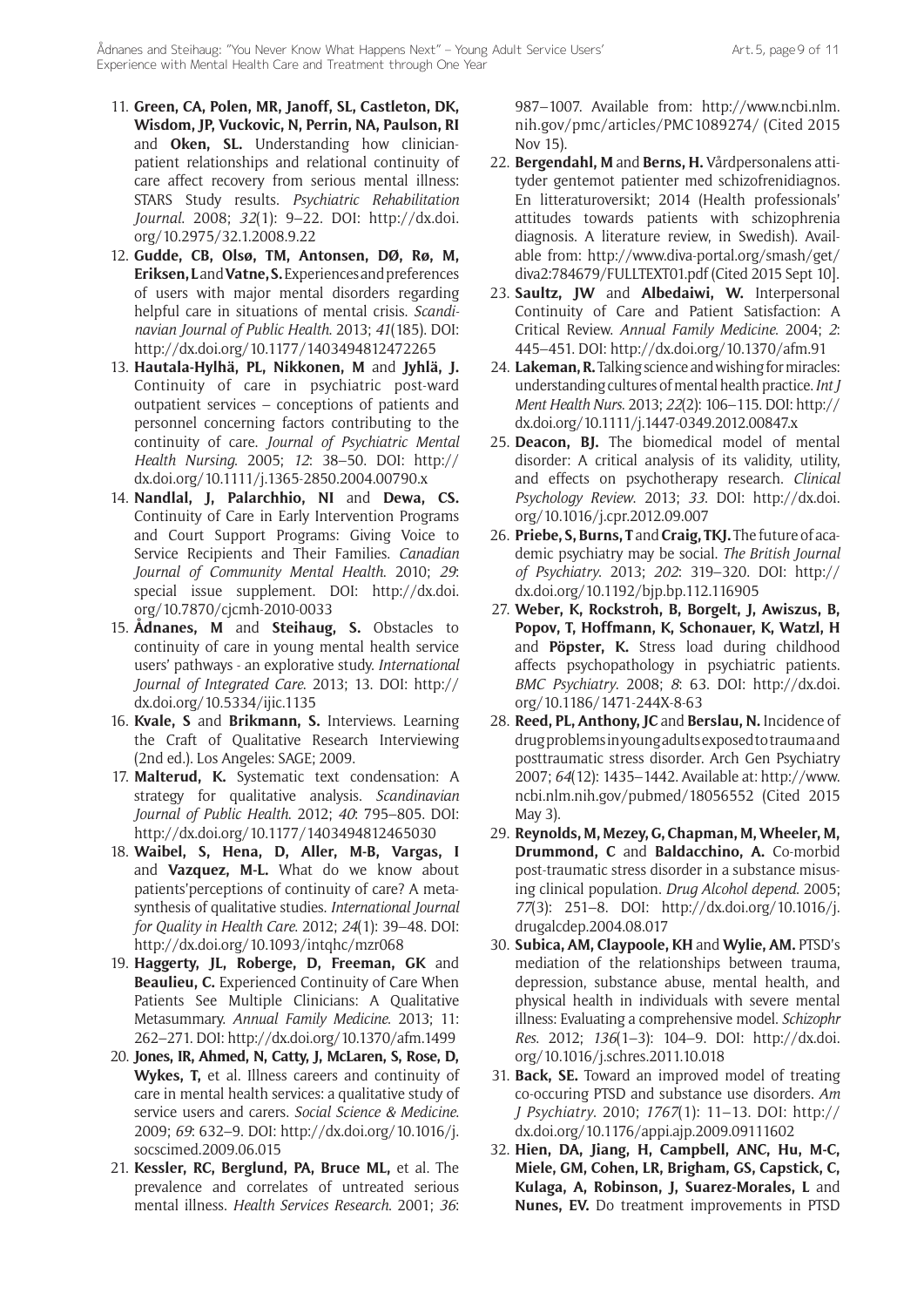severity affect substance use outcomes? A secondary analyses from randomized clinical trial in NIDA's Clinical Trials Network. *Am J Psyciatry*. 2010; *167*(1): 95–101. DOI: [http://dx.doi.org/10.1176/appi.](http://dx.doi.org/10.1176/appi.ajp.2009.09091261) [ajp.2009.09091261](http://dx.doi.org/10.1176/appi.ajp.2009.09091261)

- 33. **Mills, KL, Lynskey, M, Teesson, M, Ross, J** and **Drake, S.** Post-traumatic stress disorder among people with heroin dependence in the Australian treatment outcome study (ATOS): prevalence and correlates. *Drug Alcohol Depend*. 2005, 7; *77*(3): 243–9. DOI: [http://dx.doi.org/10.1016/j.](http://dx.doi.org/10.1016/j.drugalcdep.2004.08.016) [drugalcdep.2004.08.016](http://dx.doi.org/10.1016/j.drugalcdep.2004.08.016)
- 34. **Humphrey, C** and **Thiara, R.** Mental Health and Domestic Violence: 'I Call it Symptoms of Abuse'. *Br J Soc Work*. 2003; *33*(2): 209–226. DOI: [http://](http://dx.doi.org/10.1093/bjsw/33.2.209) [dx.doi.org/10.1093/bjsw/33.2.209](http://dx.doi.org/10.1093/bjsw/33.2.209)
- 35. **Krugman, RD** and **Cohn, F.** Time to end health professional neglect of cycle of violence. *Lancet*. 2001; *358*(9280): 434. DOI: [http://dx.doi.org/](http://dx.doi.org/10.1016/S0140-6736(01)05665-3) [10.1016/S0140-6736\(01\)05665-3](http://dx.doi.org/10.1016/S0140-6736(01)05665-3)
- 36. **Ormhaug, SM, Jensen, TK, Hukkelberg, SS, Holt, T** and **Egeland, K.** Traumer hos barn – blir de gjemt eller glemt? Kartlegging av traumatiske erfaringer hos barn og unge henvist til BUP (Trauma in children – they are hidden or forgotten? Mapping of traumatic experiences of children and adolescents referred to BUP). *Tidsskrift for Norsk psykologforening*. 2012; *49*(3): 234–240 (in Norwegian). [http://www.](http://www.psykologtidsskriftet.no/?seks_id=215173&a=2) [psykologtidsskriftet.no/?seks\\_id=215173&a=2](http://www.psykologtidsskriftet.no/?seks_id=215173&a=2) (Cited 2016 15 April).
- 37. **Hokland, M.** Kan noen traumatiserte pasienter ta skade av eksponering for minner om traumer? (Can traumatized patients be damaged by exposure to memories of trauma?) *Tidsskrift for Norsk psykologforening*. 2006; *43*(11): 1150–1158. URN:NBN:NL:UI:10-1-114739 (in Norwegian).
- 38. **By Rise, M, Solbjør, M, Lara, MC, Westerlund, H, Grimstad, H** and **Steinsbekk, A.** Same description, different values. How service users and providers define patient and public involvement in health care. *Health Expectations*. 2013; 16: 266–276. DOI: [http://](http://dx.doi.org/10.1111/j.1369-7625.2011.00713.x) [dx.doi.org/10.1111/j.1369-7625.2011.00713.x](http://dx.doi.org/10.1111/j.1369-7625.2011.00713.x)
- 39. **Borg, M, Karlsson, B** and **Kim, HS.** User involvement in community mental health services – principles and practices. *Journal of Psychiatric and Mental Health Nursing*. 2009; *16*: 285–292. Available at: [http://onlinelibrary.wiley.com/doi/10.1111/j.1365-](http://onlinelibrary.wiley.com/doi/10.1111/j.1365-2850.2008.01370.x/epdf) [2850.2008.01370.x/epdf](http://onlinelibrary.wiley.com/doi/10.1111/j.1365-2850.2008.01370.x/epdf) (Cited 2015 May 10).
- 40. **Laugharne, R** and **Priebe, S.** Trust, choice and power in mental health. A literature review. *Soc Psychiatry Psychiatr Epidemiol*. 2006; *41*(11): 843–852. DOI: <http://dx.doi.org/10.1007/s00127-006-0123-6>
- 41. **Kai, J** and **Crosland, A.** Perspectives of people with enduring mental ill health from a community-based qualitative study. *British Journal of General Practice*. 2001; 51, 730–737.
- 42. **Crisp, AH, Gelder, MG, Rix, S, Meltzer, HI** and **Rowlands, OJ.** Stigmatisation of people with mental

illnesses. *Br J Psychiatry*. 2000; *177*: 4–7. DOI: [http://](http://dx.doi.org/10.1192/bjp.177.1.4) [dx.doi.org/10.1192/bjp.177.1.4](http://dx.doi.org/10.1192/bjp.177.1.4)

- 43. **Lammers, J** and **Happell, B.** Consumer participation in mental health services: looking from a consumer perspective. *J Psychiatr Ment Health Nurs*. 2003; *10*(4): 385–392. DOI: [http://dx.doi.](http://dx.doi.org/10.1046/j.1365-2850.2003.00598.x) [org/10.1046/j.1365-2850.2003.00598.x](http://dx.doi.org/10.1046/j.1365-2850.2003.00598.x)
- 44. **Todd, J, Green, G, Harrison, M, Ikuesan, BA, Self, C, Pevalin, DJ** and **Baldacchino, A.** Social exclusion in clients with comorbid mental health and substance misuse problems. *Soc Psychiatr Epidemiol*. 2004; *39*(7): 581–7. DOI: [http://dx.doi.](http://dx.doi.org/10.1007/s00127-004-0790-0) [org/10.1007/s00127-004-0790-0](http://dx.doi.org/10.1007/s00127-004-0790-0)
- 45. **Freeman, G, Weaver, T, Low, J, de Jonge, E** and **Crawford, M.** Promoting Continuity of Care for People with Severe Mental Illness Whose Needs Span Primary, Secondary and Social Care: A Multimethod Investigation of Relevant Mechanisms and Contexts. National Coordinating Centre for Service Delivery and Organisation, London; 2002.
- 46. **Ramsdal, H.** Styring og organisering av tjenestene (Management and rganization of services). In Norvoll, R. (Ed.), *Samfunn og psykisk helse. Samfunnsvitenskapelige perspektiver* (Community and Mental Health. Social Sciences perspectives). Oslo: Gyldendal Norsk Forlag AS; 2013 (in Norwegian).
- 47. **Lynch, JM, Askew, DA, Mitchell, GK** and **Hegarty, KL.** Beyond symptoms: Defining primary care mental health clinical assessment priorities, content and process. *Social Science & Medicine*. 2012; *74*(2): 143–149. DOI: [http://dx.doi.org/10.1016/j.](http://dx.doi.org/10.1016/j.socscimed.2011.08.043) [socscimed.2011.08.043](http://dx.doi.org/10.1016/j.socscimed.2011.08.043)
- 48. **Ørstadvik, S.** Tid for endring i kunnskap, makt og kultur (Time for change in knowledge, power, and culture, in Norwegian). *Tidsskrift for psykisk helsearbeid*. 2008; *5*(2): 112–119.
- 49. **Bouras, N** and **Ikkos, G.** Ideology, psychiatric practice and professionalism. *Psychiatrike*. 2013; 24(1): 17–26. Available at: [http://www.psych.gr/](http://www.psych.gr/documents/psychiatry/24.1-EN-2013-17.pdf) [documents/psychiatry/24.1-EN-2013-17.pdf](http://www.psych.gr/documents/psychiatry/24.1-EN-2013-17.pdf) (Cited 2015 April 13).
- 50. **Storm, M, Hausken, K** and **Knudsen, K.** Inpatient service providers' perspectives on service user involvement in Norwegian Community Mental Health Centres. *International Journal of Social Psychiatry*. 2010; *XX*(X),1–13. DOI: [http://dx.doi.](http://dx.doi.org/10.1177/0020764010371270) [org/10.1177/0020764010371270](http://dx.doi.org/10.1177/0020764010371270)
- 51. **Vold Hansen, G.** Samarbeid uten fellesskap. Om individualle planer i kommunalt psykisk helsearbeid [Collaboration without community. About individual plans in municipal mental health. Dissertation. Karlstad University Studies; 2007 (in Norwegian).
- 52. **Holum, L.** "It is a good idea, but. . ." A qualitative study of implementation of 'Individual Plan' in Norwegian mental health care. *International Journal of Integrated Care*. 2012; 12 (Cited 2015 Aug 12). DOI: <http://doi.org/10.5334/ijic.809>